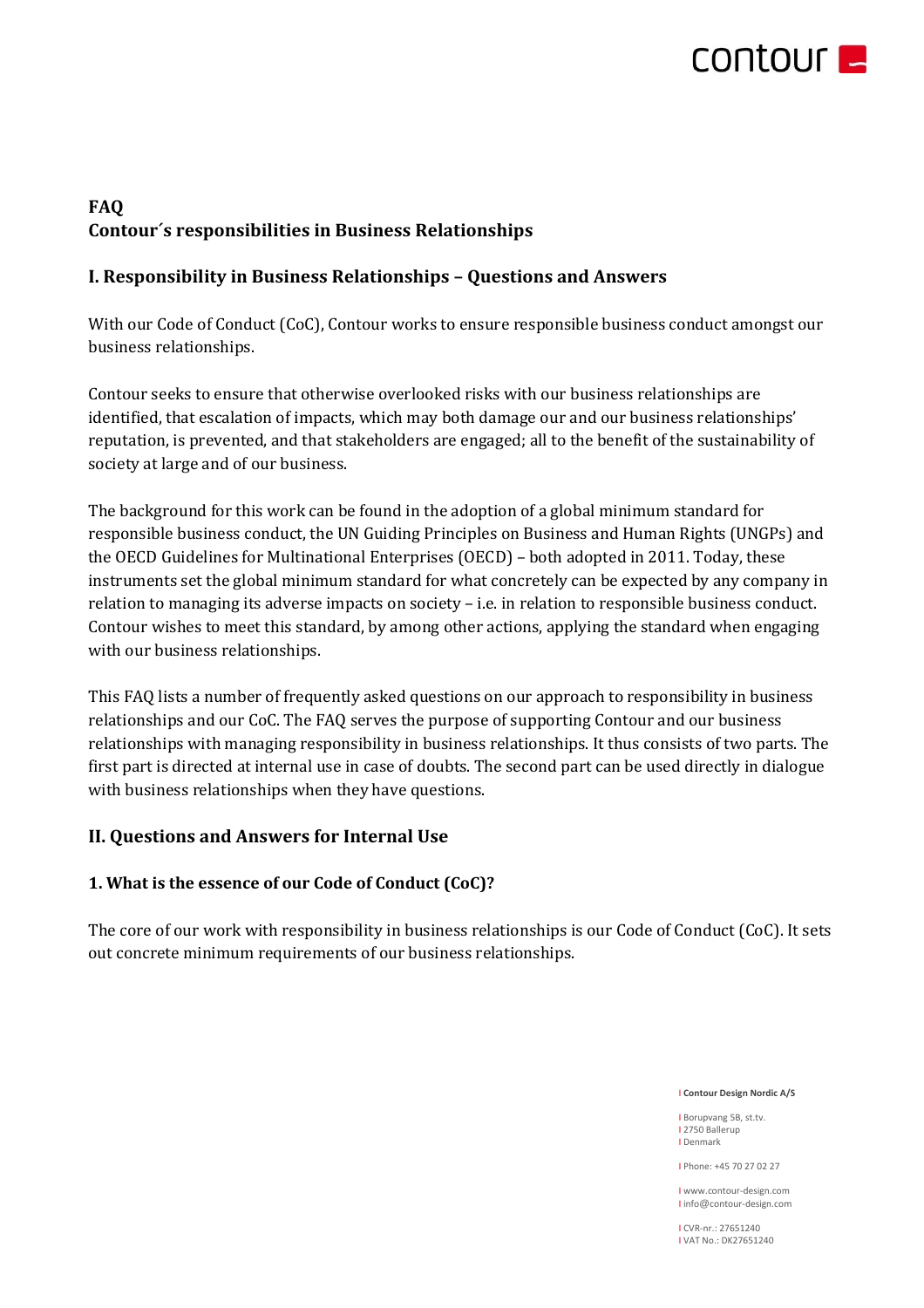# **CONTOURE**

Requirements that we are also implementing. These minimum requirements are based on the framework provided by the UN Global Compact<sup>1</sup>, and are operationalised through the UN Guiding Principles for Business and human rights<sup>2</sup> (UNGPs), and the OECD Guidelines for Multinational Enterprises<sup>3</sup> (OECD).

The minimum requirements entail that our business relationships exhibit responsible business conduct by establishing a management system in full alignment with the abovementioned international principles. More specifically, we require our business relationships to establish and implement a management system in compliance with the three process requirements set out in the UNGPs/OECD:

- i. Policy commitment,
- ii. Due Diligence, and
- iii. Access to Remedy.

These three process requirements shall equip our business relationships to avoid and to manage adverse impacts on human rights, the environment, and principles for anti-corruption.

## **2. What is the relationship between our CoC and our contract clauses?**

Our CoC provides a more detailed explanation of our requirements to our business relationship's responsible business conduct. In cases where there is a contractual commitment between a business relationship and Contour, we can either choose to place the CoC directly in the contract, or we may refer to it through a contract clause.

Our contract clause(s) underline the importance that we attach to sustainable development, informing and ensuring commitment from our business relationships on our expectations to their responsible business conduct, i.e. ensuring compliance with our CoC. Embedding the requirement in our contract outlining the legal consequences of not following the minimum requirement to responsible business conduct as described by our CoC will increase our opportunities for leverage should our business relationships cause or contribute to severe impacts without managing them.

## **3. Who is subject to our CoC?**

Contour's CoC is directed at all our first-tier business relationships. However, it is primarily used

<sup>3</sup> <http://mneguidelines.oecd.org/text>

#### I **Contour Design Nordic A/S**

I Borupvang 5B, st.tv. I 2750 Ballerup I Denmark

I Phone: +45 70 27 02 27

I www.contour-design.com I info@contour-design.com

<sup>1</sup> <https://www.unglobalcompact.org/what-is-gc/mission/principles>

<sup>&</sup>lt;sup>2</sup> [https://www.ohchr.org/documents/publications/guidingprinciplesbusinesshr\\_en.pdf](https://www.ohchr.org/documents/publications/guidingprinciplesbusinesshr_en.pdf)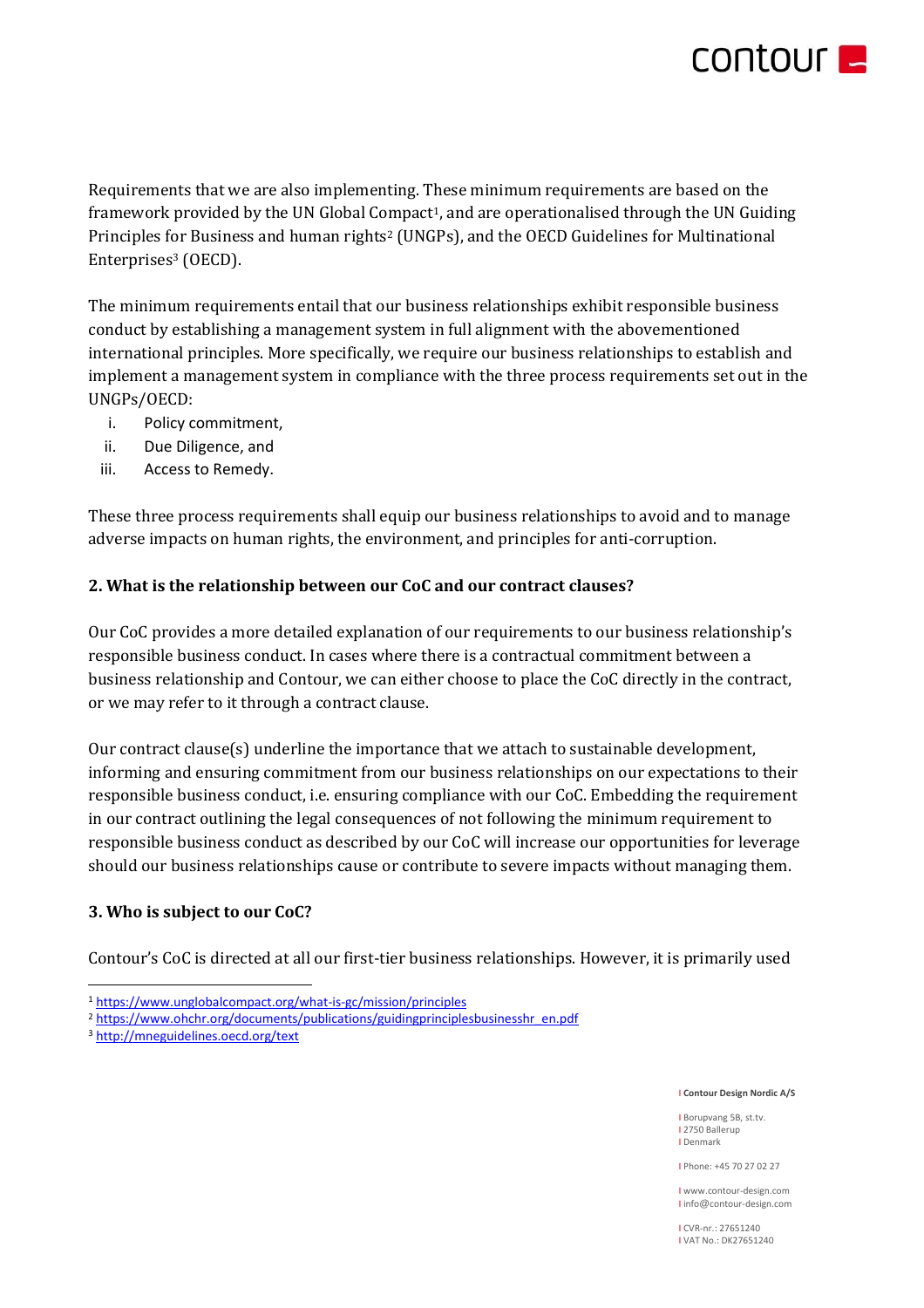

with those of our first-tier suppliers, where we have a contractual relationship. All our business relationships in the first tier and their possible mother- and daughter companies are subject to our CoC. To this comes the relationship's affiliated parties, i.e. entities where the relationship has a controlling influence. That could, for example, be a company, where the business relationship has a majority stake, or the business relationship's representative office, e.g. its local sales office.

Our business relationships hold the responsibility of making their business relationships align with the global minimum standard and thus follow the same or similar requirements as outlined by our Code of Conduct. This means, that we expect that our business relationships, at a minimum, to require their business relationships to implement the UNGPs/OECD.

### **4. How do we evaluate whether a business relationship follows our CoC?**

We can follow up with business relationships after having shared our expectations, by asking to:

- i. Their policy commitment on responsible business conduct;
- ii. Their impact assessments that provide for an overview of potential and actual adverse impacts and how our business relationships address such impacts, at a minimum covering the business unit, that we are directly linked to. Our business relationships shall give account for their plan conducting regular impact assessments illustrating their progress in establishing the required due diligence processes;
- iii. Information on the operational-level grievance mechanisms that the relationship has established to meet concerns from relevant stakeholders in relation to possible adverse impacts.

#### **5. How do we evaluate whether the business relationship's efforts are adequate?**

All business relationships should as part of their due diligence identify risks of adverse impacts on human rights, the environment, and principles on anti-corruption. They should further explain their actions to prevent or mitigate such risks.

Following the international standard, reiterated in our CoC, any business relationship shall be able to communicate their identifications and actions at any time upon request by Contour (or any other relevant stakeholder).

When a relationship has implemented a due diligence process, i.e. conducting regular impact assessments, we can start asking that relationship to send us their latest impact assessments. To evaluate these, the following rules of thumb may help evaluate if that relationship's due diligence process is adequate:

I **Contour Design Nordic A/S**

I Borupvang 5B, st.tv. I 2750 Ballerup I Denmark

I Phone: +45 70 27 02 27

I www.contour-design.com I info@contour-design.com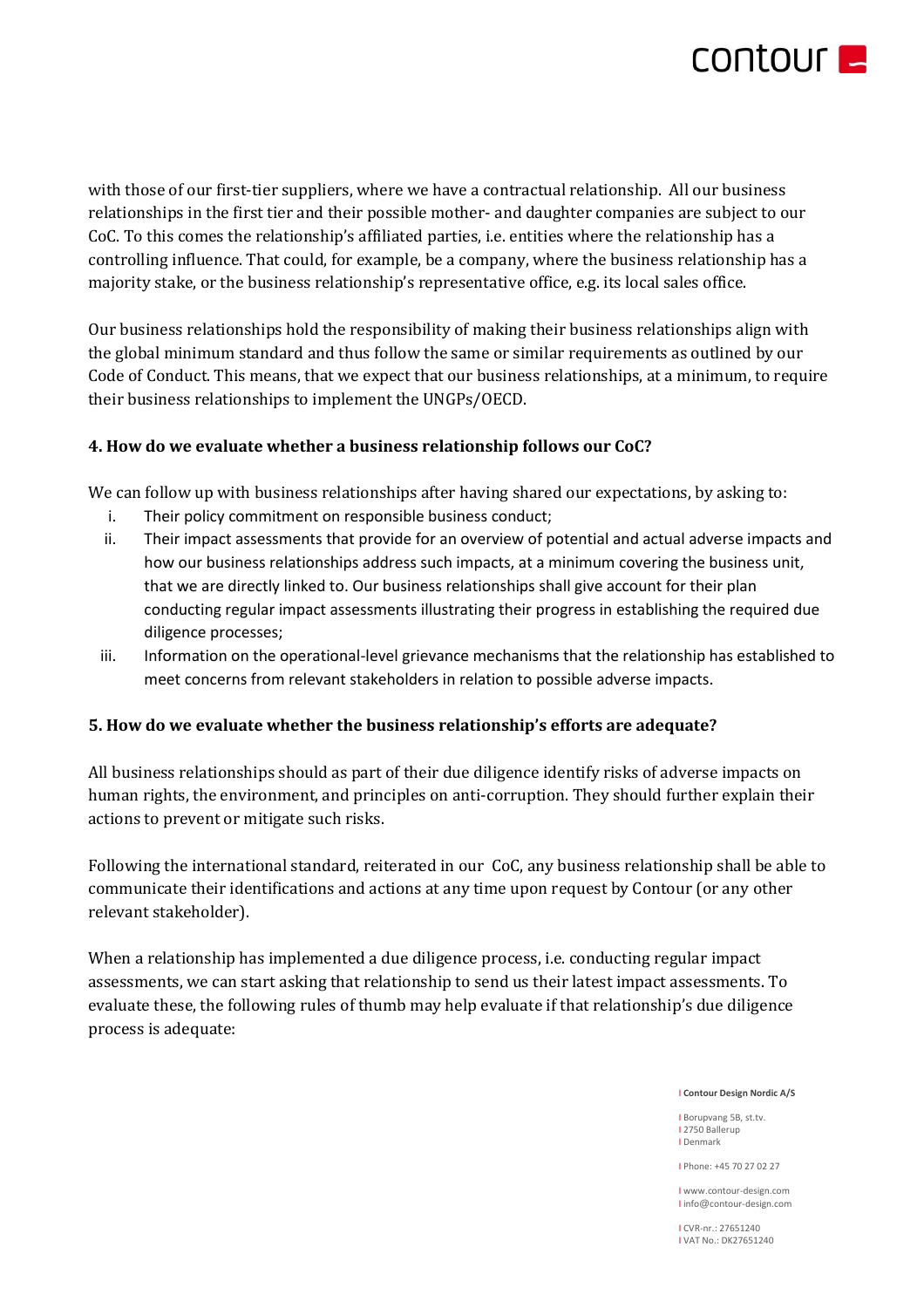

- i. The relationship should at a minimum have identified risks of adverse impacts on 15 human rights explaining their actions to prevent and mitigate these. The impact assessments should demonstrate that the business relationship considered it has impacts on all 48 human rights from the International Bill of Human Rights, all 20 environmental impact areas, and all 16 risk areas in relation to economic sustainability, incl. anti-corruption.
- ii. The relationship should have identified potential adverse impacts and the risk-areas that are characteristic for their industry. On the area of human rights, it is for example known that:
	- a. The legal profession has special challenges related to discrimination based on gender (women are missing from leadership positions) and the right to rest and leisure (a lot of overwork).
	- b. The IT and ICT sector meet specific challenges regarding managing the right to privacy, right to freedom of expression, the right to freedom of information and authors' intellectual property rights.
	- c. The weapons industry has specific challenges regarding the right to life (the use of weapons against civilians), the right to health and the right not to be subjected to torture, cruel inhuman and/or degrading treatment (the use of produced weapons for other purposes than the intended).
	- d. The automobile industry faces specific challenges regarding the right to safe and healthy working conditions (dangerous or physically demanding working conditions), the right to health and the right to life (client's safety when using automobiles).
- iii. The business relationship should at a minimum have identified potential risks in the areas where the state it operates within has challenges identified by public sources (internationally authoritative sources).

# **6. How do we evaluate whether a business relationship is acting to prevent and mitigate their adverse impacts effectively?**

All businesses have risks of adverse impacts. Two expectations from the international minimum standard can usually be used as a spot-check when evaluating whether a business relationship is managing their adverse impacts adequately:

- i. Placing responsibility: The responsibility to manage an adverse impact should be placed with an adequate function in the business.
- ii. Sufficient resources: The relationship should set aside sufficient resources, such as time and budget to manage the adverse impact.

#### I **Contour Design Nordic A/S**

I Borupvang 5B, st.tv. I 2750 Ballerup I Denmark

I Phone: +45 70 27 02 27

I www.contour-design.com I info@contour-design.com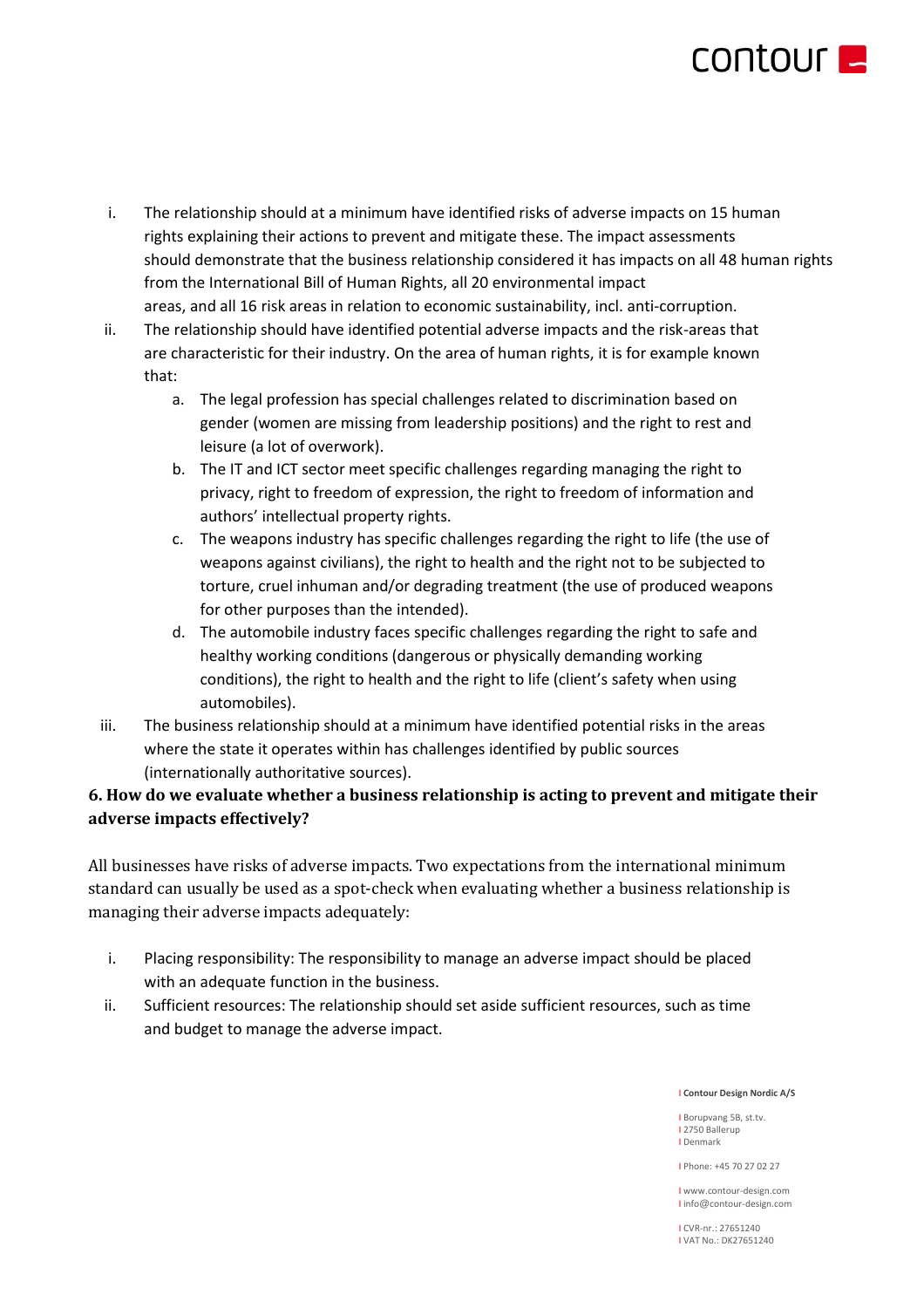

### **7. What are the consequences for our business relationships if they do not follow our CoC?**

Contour will not necessarily end our collaboration with a business relationship without a dialogue first, where we try to use or build our leverage to make the business relationship follow the global minimum standard, referenced in our CoC.

We are open to engaging in a dialogue on how we together can ensure that the necessary understanding of the requirements is developed with the business relationship. We will continuously work to assist the relationship to align their policies and procedures to align with the minimum standard for responsible business conduct referenced in our CoC.

We will inform our business relationships in case of lacking compliance with the requirements of our CoC. We will then aim to make the relationship identify their risks of adverse impacts and integrate actions to prevent or mitigate such risks of adverse impacts. If the business relationship demonstrates lacking interest or effort to create the necessary changes, and if other business can be identified for our business purpose, Contour may seek to end the relationship.

#### **8. How does our CoC for Business Relationships differ from traditional Codes of Conduct?**

Contour's CoC is fully aligned with the UNGPs.

- o Firstly, Contour's CoC raise expectations to *all business relationships* and not merely towards suppliers, i.e., the upstream value chain.
- o Secondly, Contour's CoC raise expectations to business relationships, that they manage risks of impacts on *all stakeholders*, not merely the workers of such business relationships.
- o Thirdly, Contour's CoC raise expectations to manage risks of adverse impacts on *all human rights* and not merely a few preselected labour rights, often limited to the right to form and join trade unions and rights of collective bargaining, the right not to be subjected to exploitative child labour, the right not to be subjected to forced or bonded labour (modern slavery), the right not to be subjected discrimination, the right to rest, leisure and paid holidays, the right to a living wage (minimum wage), the right to a safe and healthy working environment, and elements of the right to work.

## **III. Questions and Answers for External Use**

#### **1. What is an adverse impact, and when is it severe?**

#### I **Contour Design Nordic A/S**

I Borupvang 5B, st.tv. I 2750 Ballerup I Denmark

I Phone: +45 70 27 02 27

I www.contour-design.com I info@contour-design.com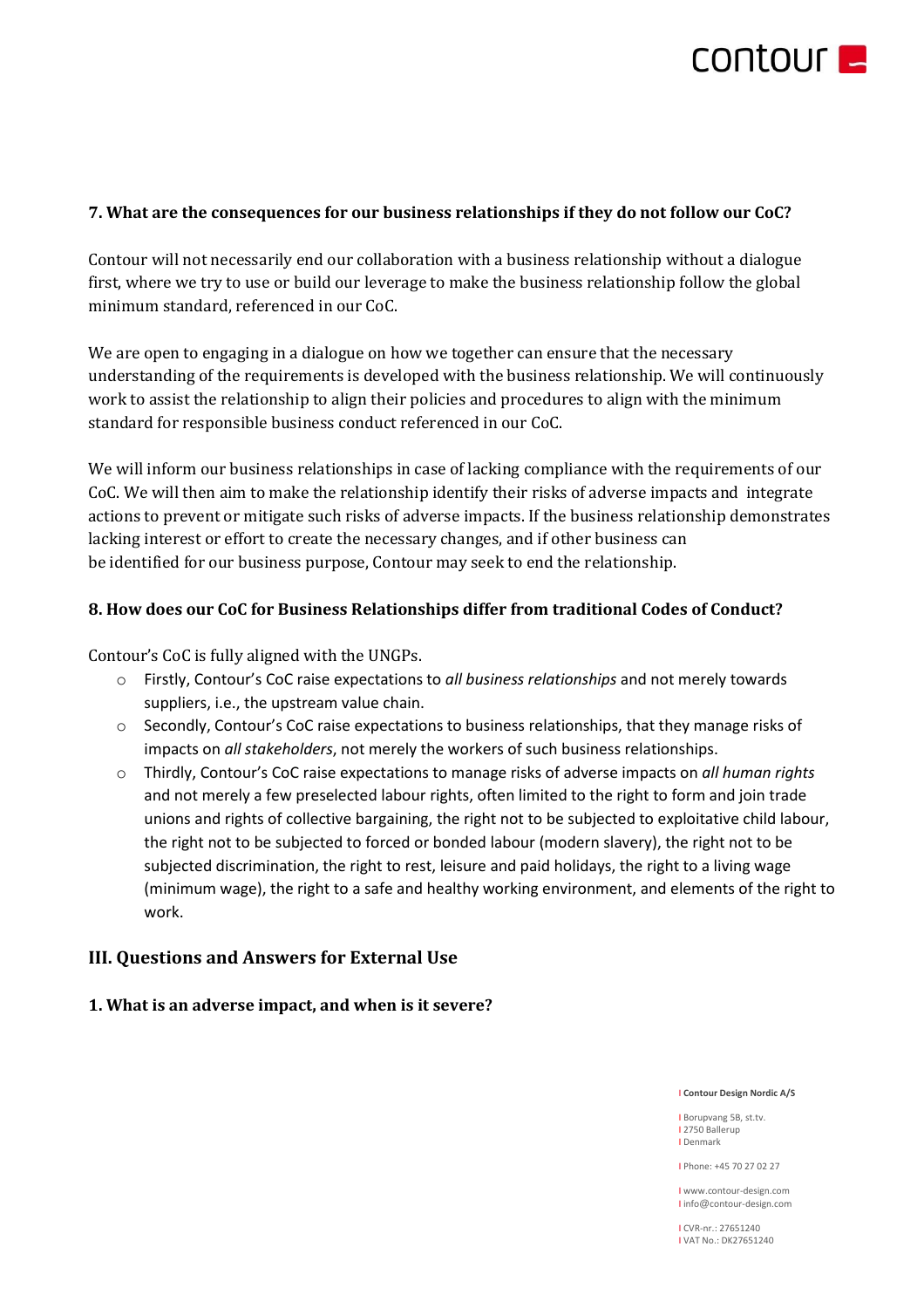

An adverse impact is an impact that your company has or potentially has on human rights, the environment or key elements of economic sustainability, i.e., anti-corruption, -competition or tax.

An adverse impact occurs when an action or omission removes or reduces the ability for a person or a group of persons to enjoy their human rights, strains the environment, or in case of engaging in corrupt practices.

The severity of an impact is defined from an evaluation against the following three parameters:

- i. Scale: Relates to the gravity of an impact. How grave is the impact for the affected party(ies) – e.g. employees or ground water.
- ii. Scope: Relates to the number of affected individuals or how widespread the impact is. How many are affected by the impact, or how big is the omission? There might, for example, be many customers exposed to adverse impacts on the right to health, when buying old food, or a big geographical area exposed to pollution.
- iii. Irremediability: Relates to the possibility to remediate the impact for all involved parties. Is it possible to make your impact good again for the affected parties? E.g. if a person loses their life, the impact is severe as it is irremediable.

It is important that all risks of impacts are evaluated individually with regard to the three parameters. You should manage all adverse impacts, but in case it is necessary to prioritise company efforts, the three parameters can function as a guide to establish what impacts are severe and thus should be prioritized for immediate attention.

Typically, business relationships can and should deal with all risks of adverse impacts that they cause or contribute to, while prioritization will become necessary when acting in relation to risks of impacts that one is merely 'linked to' through business relationships. It is especially important to address an impact immediately, if delayed action may cause the impact to become severe.

## **2. Who should we inform if we cause, contribute to or are linked to severe adverse impacts?**

You should immediately contact your reference person in Contour and inform them of the impact(s) and how you plan to manage them. Through dialogue, we will evaluate whether the efforts are sufficient.

If Contour learns that you have not immediately informed us of severe adverse impacts, this will

I **Contour Design Nordic A/S**

I Borupvang 5B, st.tv. I 2750 Ballerup I Denmark

I Phone: +45 70 27 02 27

I www.contour-design.com I info@contour-design.com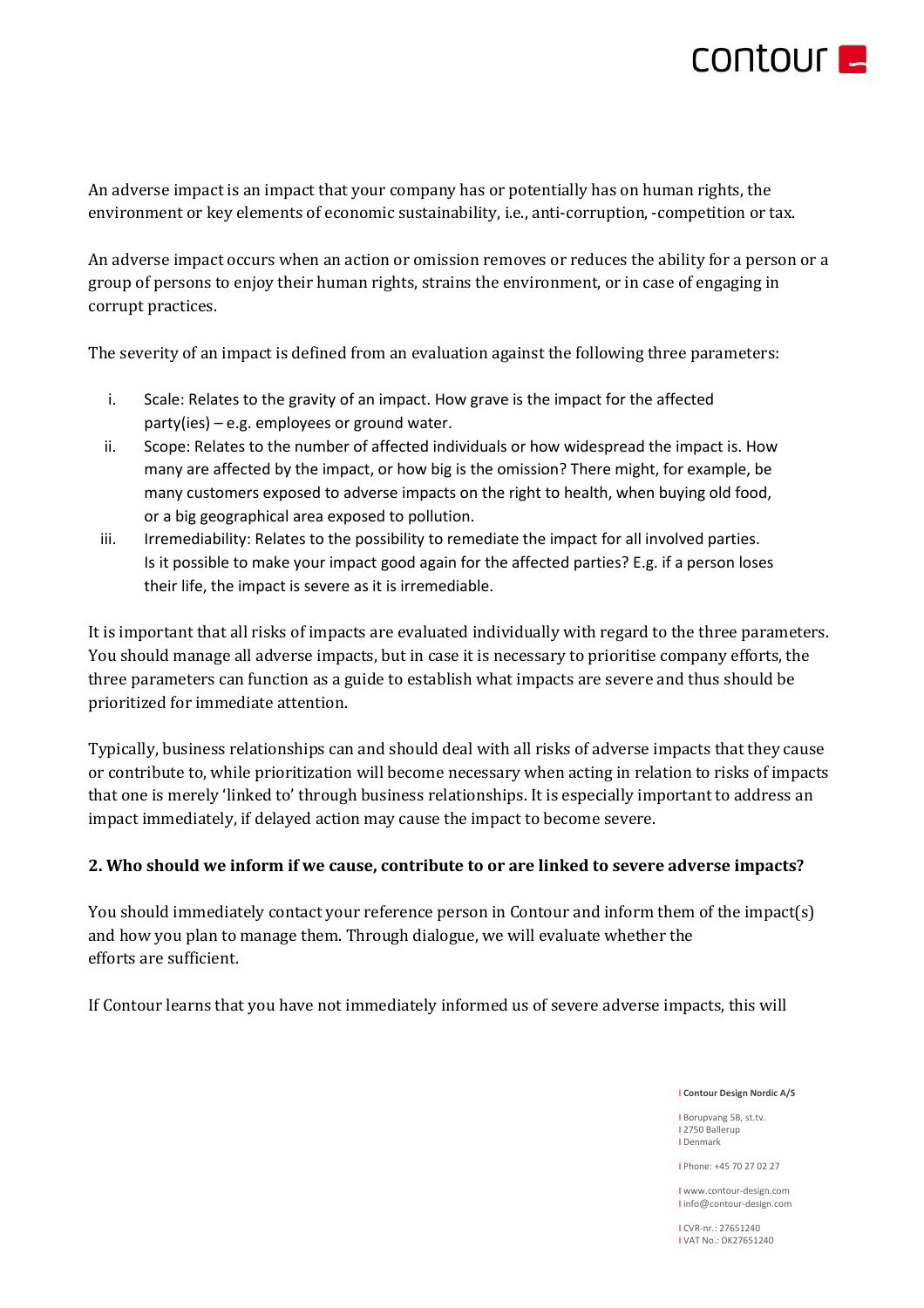

constitute a material breach of contract.

### **3. When is my company causing, contributing to or linked to an adverse impact?**

To cause an adverse impact on human rights, the environment or principles of anti-corruption, means that your company's activities or omissions leads to an adverse impact. For example, if your company discriminates during hiring procedures.

To contribute to an adverse impact on human rights, the environment or principles of anticorruption means that your company's activities or omissions, in combination with a third-party's activities or omissions, lead to risks of adverse impacts. When your company contributes to an adverse impact, there is causality between your activities and the adverse impact. Also, you should to a reasonable extent have been able to foresee (i.e. expect or predict) that the adverse impact would occur. For example, if you ask a small supplier to deliver the double amount at half the time, you should be able to predict that such an action can lead to adverse impacts on the supplier's employee's right to rest and leisure and right to safe and healthy working conditions.

Being linked to an adverse impact on human rights, the environment or principles of anti-corruption means that there is a direct link between a third-party causing or contributing to an adverse impact, and your products, services or operations. When you are linked to an adverse impact, there is no causality between your company's actions or omissions and the adverse impact, but your company is in a business relationship to the third-party. For example, you may have a supplier that is not managing its waste water responsibly, causing pollution of the local water supply.

#### **4. What requirements do you have in relation to conducting regular impact assessments?**

We expect you to conduct your impact assessments identifying your potential and actual adverse impacts on human rights, environmental and anti-corruption principles regularly, e.g. annually.

We further expect that you describe what you do to prevent and mitigate the adverse impacts, and what you have done to ensure access to remedy to affected parties in case of an actual adverse impact. The efficiency of your actions should be tracked, and actions should be decided in dialogue with those who are exposed to the adverse impact, or – if possible or required - with public authorities.

#### I **Contour Design Nordic A/S**

I Borupvang 5B, st.tv. I 2750 Ballerup I Denmark

I Phone: +45 70 27 02 27

I www.contour-design.com I info@contour-design.com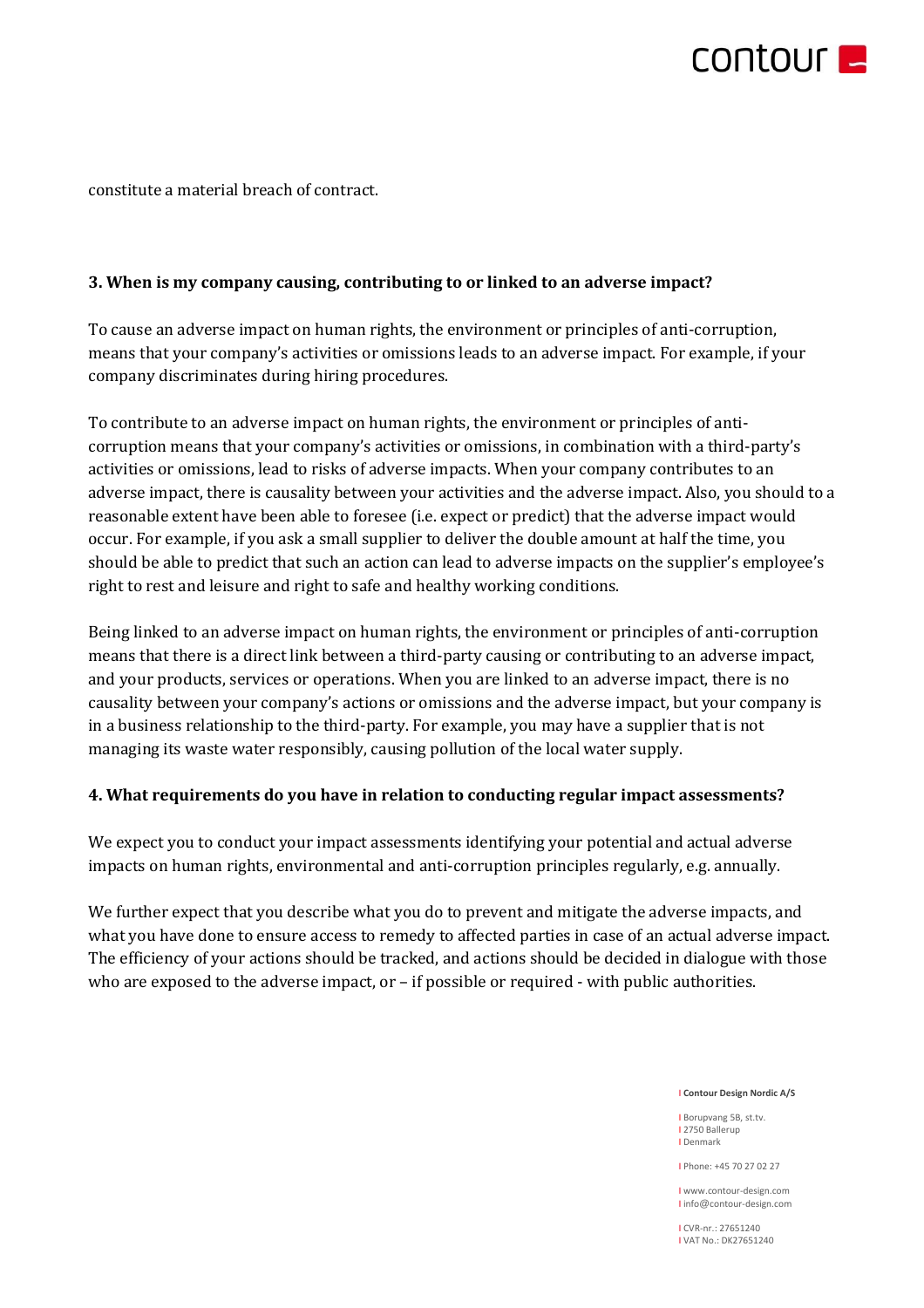

Finally, we expect that you describe what grievance mechanisms you have in place to ensure access to remedy to affected stakeholders.

## **5. Where can I read more and get help to meet the expectations in your CoC?**

Contour's CoC reflects the globally agreed minimum standard for responsible conduct, when it comes to business impacts on human rights, including labour rights, and the standard agreed between OECD countries, when it comes to business impacts on the environment and risks of corruption. You can find the standards here:

[https://www.ohchr.org/documents/publications/GuidingprinciplesBusinesshr\\_eN.pdf,](https://www.ohchr.org/documents/publications/GuidingprinciplesBusinesshr_eN.pdf) and [http://mneguidelines.oecd.org/guidelines/.](http://mneguidelines.oecd.org/guidelines/)

The standards cover the requirements for responsible business conduct reflected in our CoC on all three bottom lines: 1) Social sustainability 2) Environmental sustainability, and 3) Economic sustainability.

You can read more about the international requirements through UN publications and interpretive guides4. Small and medium-sized enterprises can further acquire information on implementation through the EU Guide for Small and Medium sized Enterprises.<sup>5</sup>

# **6. Where can I find the concrete human rights including labour rights, and principles for environmental and economic sustainability, that you refer to?**

All our business relationships must manage their adverse impacts on all three bottom lines referenced in our CoC. The specific areas are included in the following declarations and conventions:

i. Human rights including the core labour rights: The UN's International Bill of Human Rights  $(IBHR)^6$ For an overview, se[e https://csrcloud.com](https://csrcloud.com/) 

I **Contour Design Nordic A/S**

I Borupvang 5B, st.tv. I 2750 Ballerup I Denmark

I Phone: +45 70 27 02 27

I www.contour-design.com I info@contour-design.com

<sup>&</sup>lt;sup>4</sup> UN FAQ on the UNGPs: [https://www.ohchr.org/documents/publications/faq\\_principlesbussinesshr.pdf;](https://www.ohchr.org/documents/publications/faq_principlesbussinesshr.pdf) and The UN Interpretive Guide on the UNGPs: [https://www.ohchr.org/Documents/Publications/HR.PUB.12.2\\_En.pdf](https://www.ohchr.org/Documents/Publications/HR.PUB.12.2_En.pdf)

<sup>5</sup> <https://globalcsr.net/sme-guides/>

<sup>6</sup> <https://www.ohchr.org/Documents/Publications/Compilation1.1en.pdf>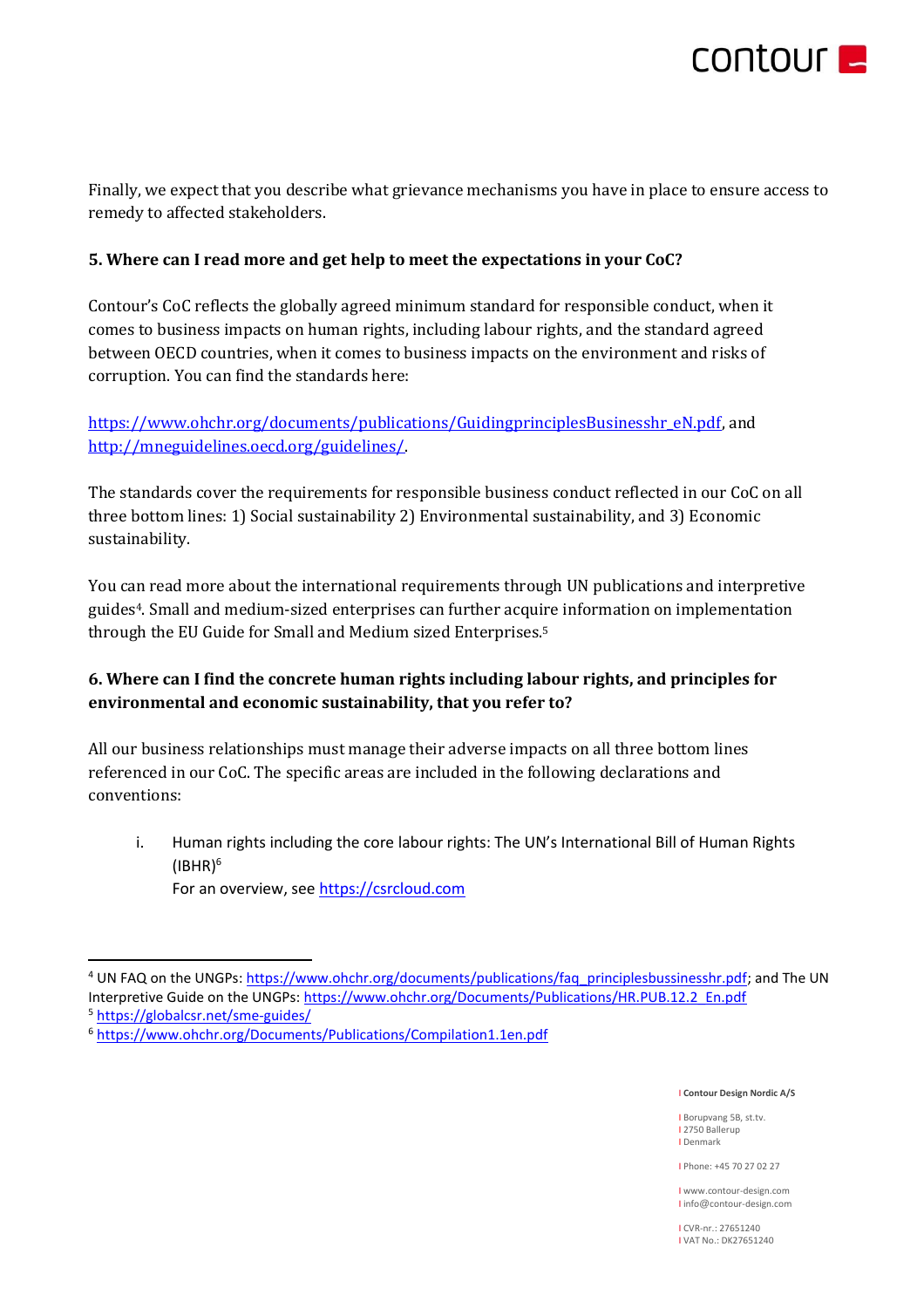

ii. Environment and climate: The Rio Declaration on environment and development<sup>7</sup> and the Paris Agreement<sup>8</sup>

For an overview, se[e https://csrcloud.com](https://csrcloud.com/)

iii. Anti-corruption: UN Convention Against Corruption<sup>9</sup> For an overview, see:<https://csrcloud.com/>

# **7. What does the implementation of a management system in compliance with Contour's CoC involve?**

Our CoC is based on the international standards (UNGPs/OECD) for responsible business conduct. This involves a requirement for the implementation of a management system that regularly identifies and manages your risks for adverse impacts on all three bottom lines, i.e., the core elements of sustainability: Human rights, including labour rights, environmental, including climate, and economic, including anti-corruption, areas. To establish this management system in compliance with the standard referenced by our CoC, you should implement the three following procedural elements in your company:

- Policy Commitment: You need a policy commitment that:
	- o Is approved at the most senior level in the company
	- o Is informed by relevant internal/external expertise
	- $\circ$  Stipulates the businesses expectations of personnel, business partners etc.
	- $\circ$  Is publicly available and communicated internally and externally to relevant stakeholders, including your employees and business relationships
	- $\circ$  Is reflected in operational policies and procedures in order to integrate it throughout the entire business
- Due diligence<sup>10</sup>: You have to continuously:
	- o Identify your actual and potential adverse impacts on all three bottom lines,
	- o Prevent or mitigate the impacts that you may cause or contribute to, and
	- o Measure the effectiveness of your actions and communicate on your work
- Access to remedy:
	- $\circ$  Should you identify or be informed of the fact that you are causing or contributing to actual adverse impacts, you have to ensure access to remedy for the affected parties through

#### I **Contour Design Nordic A/S**

I Borupvang 5B, st.tv. I 2750 Ballerup I Denmark

I Phone: +45 70 27 02 27

I www.contour-design.com I info@contour-design.com

<sup>7</sup> [http://www.unesco.org/education/pdf/RIO\\_E.PDF](http://www.unesco.org/education/pdf/RIO_E.PDF)

<sup>8</sup> [https://unfccc.int/sites/default/files/english\\_paris\\_agreement.pdf](https://unfccc.int/sites/default/files/english_paris_agreement.pdf)

<sup>9</sup> [http://www.unodc.org/documents/treaties/UNCAC/Publications/Convention/08-50026\\_E.pdf](http://www.unodc.org/documents/treaties/UNCAC/Publications/Convention/08-50026_E.pdf)

<sup>10</sup> UNGPs Foundational Principle 15/Operational Principles 17-21:

[https://www.ohchr.org/Documents/Publications/GuidingPrinciplesBusinessHR\\_EN.pdf](https://www.ohchr.org/Documents/Publications/GuidingPrinciplesBusinessHR_EN.pdf)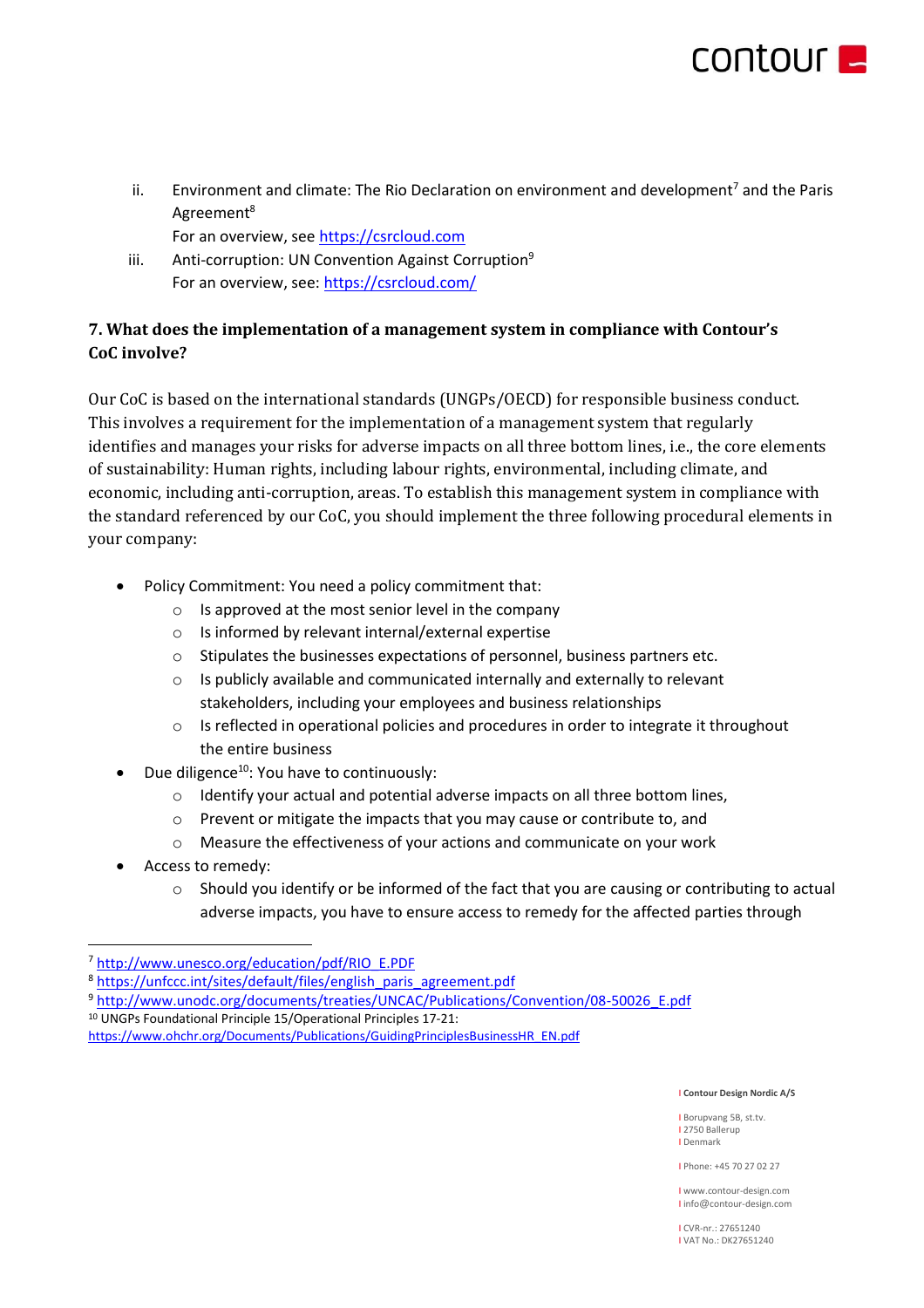

effective grievance mechanisms. These mechanisms should be directed towards those individuals and groups who could be affected negatively by the activities of your company<sup>11</sup>. In relation to significant impacts in the areas of environment and corruption, you may need to contact the appropriate authorities.

It is your responsibility to establish a management system by implementing these three procedural requirements. An implementation may be executed in collaboration with Contour, if Contour have adequate resources to engage.

It is important to remember that you always will have potential adverse impacts. It is your responsibility to establish the process of identifying, preventing, mitigating, remediating and communicating about these adverse impacts that are central for your compliance with our CoC and thereby the global minimum standard.

## **8. I operate a small business – do I really have to comply with all of the above?**

The international requirements for responsible business conduct, which are reflected in our CoC, apply to all companies, whether large or small, and, therefore, form a global standard. The UN and the EU, in addition to business organisations, trade unions and civil society, all support these requirements.

All businesses are subject to these requirements because all businesses risk having adverse impacts on human rights, environmental principles and anti-corruption principles.

Small and medium-sized enterprises usually have smaller capacities and more informal processes and management structures to manage these risks compared to larger businesses. Hence, the processes of small and medium-sized enterprises may often look different and be less complex; also, our expectations in terms of documentation will be less. However, we expect that all our business relationships can account for how they have established appropriate policies and processes and that these policies and processes reflect the company size, sector and context.

# **9. How fast does Contour expect that our company can implement a management system that complies with Contour's CoC?**

#### I **Contour Design Nordic A/S**

I Borupvang 5B, st.tv. I 2750 Ballerup I Denmark

I Phone: +45 70 27 02 27

I www.contour-design.com I info@contour-design.com

<sup>11</sup> 12 UNGPs Operational principles 22, 29 and 31 [https://www.ohchr.org/Documents/Publications/GuidingPrinciplesBusinessHR\\_EN.pdf](https://www.ohchr.org/Documents/Publications/GuidingPrinciplesBusinessHR_EN.pdf)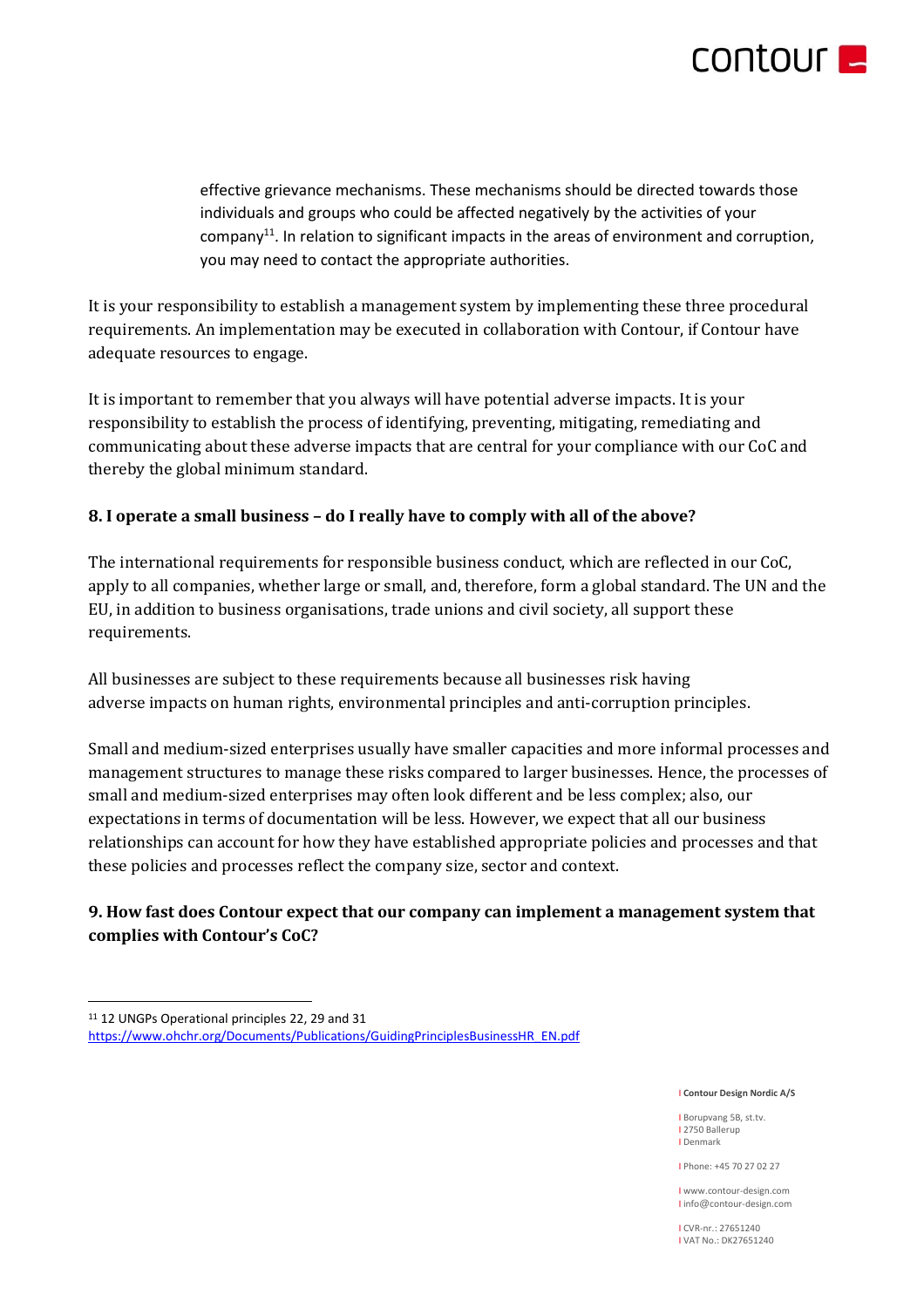

The implementation of a management system never stops. Our business relationships are required to account for implementation of the management system in compliance with UNGPs/OECD within 2 years from when they were first introduced to these requirements in our CoC.

This includes the adoption of a policy commitment, the implementation of a due diligence process (including documentation of the latest impact assessments from the part of your business that is directly linked to Contour) and the establishment of complaint mechanisms or 'tell us' that give access to remediation in the three areas of human rights, environmental principles and anti-corruption principles, see also section 7.

# **10. How often will Contour visit us, send us comprehensive questions, or send requirements of self-evaluations?**

Contour can send comprehensive questions, requirements of self-evaluations and in some cases visit selected business relationships. The frequency of our contact will depend on Contour's risk assessment of the business relationship in question.

Business relationships that are open and transparent about, what they do to live up to the minimum standard as referenced in our CoC will be met with fewer questions and requirements.

Should a specific situation occur, such as a journalist's inquiry into questionable actions, you will have to expect an increase in elaborate questions, self-evaluations sent, or possible visits.

Through this Contour aims at increased cooperation, where Contour will be able to help and guide you in the implementation of a proper management system. If you cause, contribute to, or are linked to severe adverse impacts on one of the three bottom lines and cannot account for proper management of such impacts, the contact between you and Contour will most likely be increased, where we will seek to ensure that you manage your adverse impacts adequately.

## **11. What does Contour expect of us in relation to our business relationships' work with CSR?**

We expect that you state to your business relationships that they are obligated to meet the international minimum standard outlined in the UNGPs/OECD. When we require you to establish the mentioned management system, it includes that you as a minimum set corresponding requirements to your own business relationships.

#### I **Contour Design Nordic A/S**

I Borupvang 5B, st.tv. I 2750 Ballerup I Denmark

I Phone: +45 70 27 02 27

I www.contour-design.com I info@contour-design.com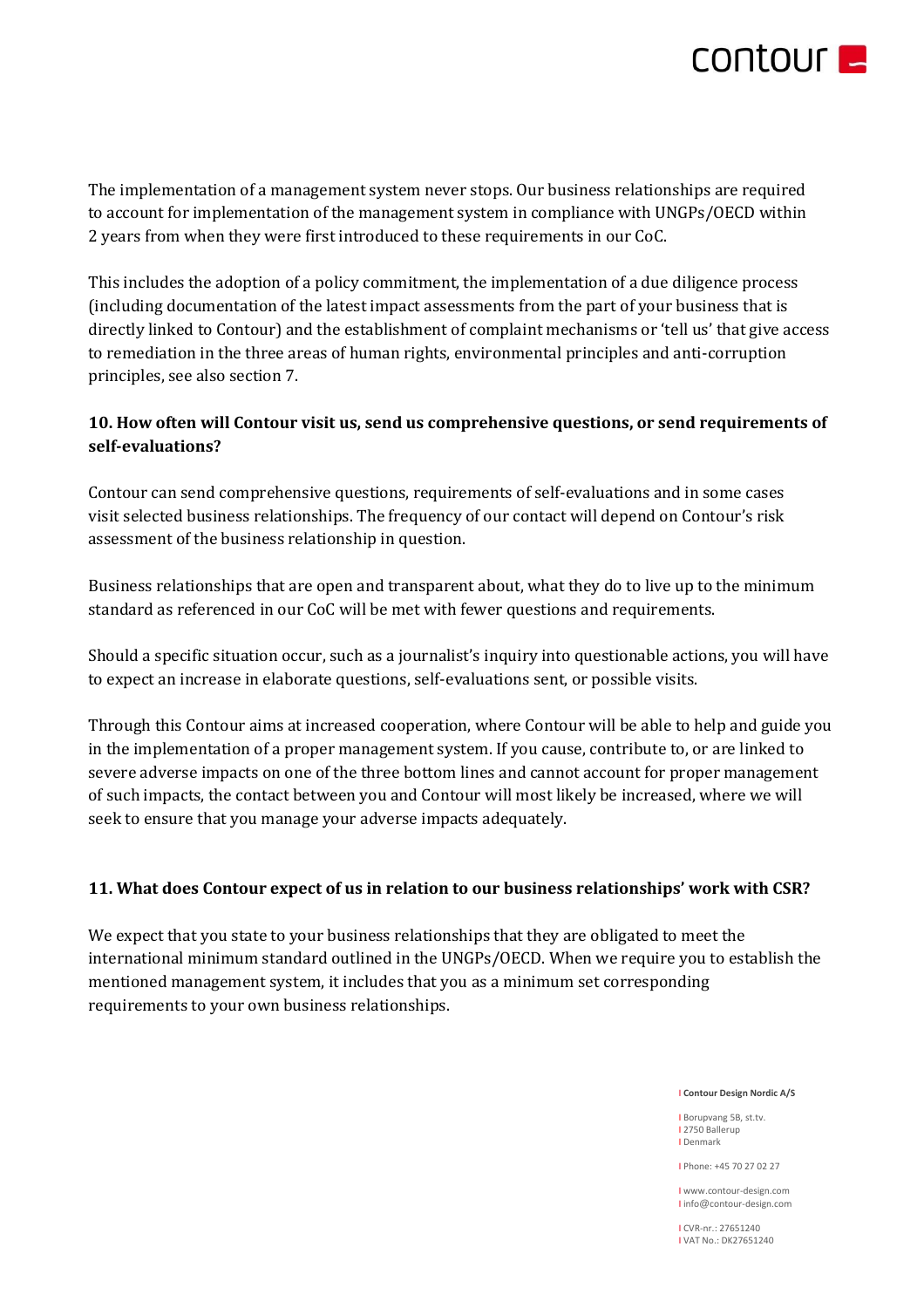

We are not asking you or your business relationships to meet self-invented standards or some arbitrarily designed requirements; we expect you to meet the globally agreed minimum standard for responsible business conduct. Nothing more - nothing less.

We expect that you cooperate and engage in a dialogue with certain business relationships about establishing the management system. This, however, does not mean that you will be held accountable for the actual establishment of your business relationships' management systems; however, you will be held accountable for raising those expectations with your business relationships.

Should something be found lacking with your business relationships, you are expected to use your leverage to get them to manage their own adverse impacts as described by the UNGPs/OECD.

# **12. Could Contour terminate our contract with them because we have not implemented the CoC?**

We may terminate our contract on this ground. However, more likely, Contour will not end the relationship before there has been any dialogue on upcoming initiatives, which clearly show improvements towards compliance with our CoC. We may even commit to develop capacity in collaboration with you and enter into a dialogue about an implementation plan of the next steps of full implementation of the CoC.

Should we not be able to see any real commitment or actions from our business relationships, and possibly a lack of willingness towards collaboration, Contour would need to consider, whether the business relationship should end.

Should you cause, contribute or be linked to severe adverse impacts, and do not make us aware of these impacts and how you are managing them, this will also constitute a material breach of our contract and may, in itself, lead to a termination of the contract.

# **13. Why has Contour chosen to base their responsibility in business relationships on the UNGPs/OECD?**

We have chosen to base our approach to responsibility in business relationships on the UNGPs/OECD, because they provide for an authoritative global reference point to responsible business conduct. The UNGPs/OECD operationalize the principles of the UN Global Compact.

I **Contour Design Nordic A/S**

I Borupvang 5B, st.tv. I 2750 Ballerup I Denmark

I Phone: +45 70 27 02 27

I www.contour-design.com I info@contour-design.com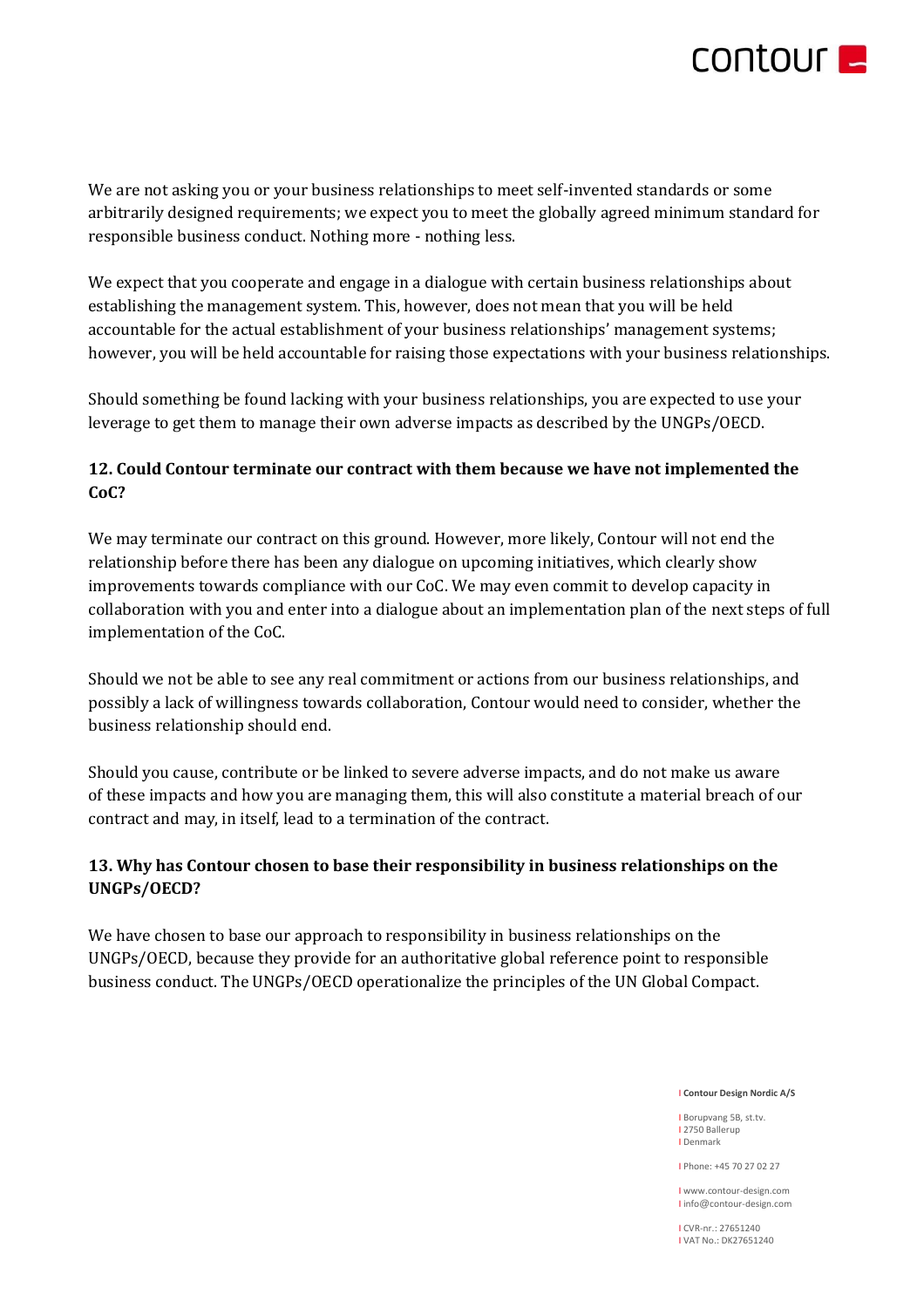

From own experience, we find the implementation can improve our performance and help us avoid unnecessary risks.

By following the global minimum standard, we make sure that Contour's approach to responsibility in business relationships adheres to the global development within responsible business conduct. The global minimum standard has a historic consensus in all parts of the world and in all business areas.

Additionally, the UNPGs/OECD serve as a risk management tool, which ensures that reputational risks (and financial risks) are identified and managed in time. Also, States are obligated to use the standard in setting legal requirements to responsible business conduct, in public procurement and when financing businesses. Hence, we make sure that Contour's business relationships address social, environmental and economic sustainable development.

In light of the international development and the universal and authoritative character of the UNGPS/OECD, it would undermine that authority, if Contour were to manage our responsibility in business relationships through any other means than the UNGPs/OECD.

# **14. Why does Contour not have any specific performance requirements in certain areas (such as "no employment of persons under the age of 14")?**

The UNGPs/OECD focus on establishing a management system, that also enables our business relationships to manage their risks in relation to also exploitative child labour; how our business relationships intend to deal with such risks shall not be prescribed by us. You will have to come up with the actions most appropriate for your situation and context to effectively prevent risks of adverse impacts on this human right as well; should you assess that you are at risk.

Establishing predefined performance requirements on all human rights would make it impossible for you to come up with innovative solutions fit for your operations and context. With the UNGPs/OECD the traditional global approaches to responsibility in business relationships are shifting from specific performance measurements (monitoring and auditing) to an expectation that business relationships establish a management system to manage their adverse impacts on all the three bottom lines.

This management system has to include all rights when assessing your potential adverse impacts on human rights including labour rights, and all the key areas of environmental and economic sustainability. It seems difficult, if not impossible, to set up specific requirements to how a business

I **Contour Design Nordic A/S**

I Borupvang 5B, st.tv. I 2750 Ballerup I Denmark

I Phone: +45 70 27 02 27

I www.contour-design.com I info@contour-design.com